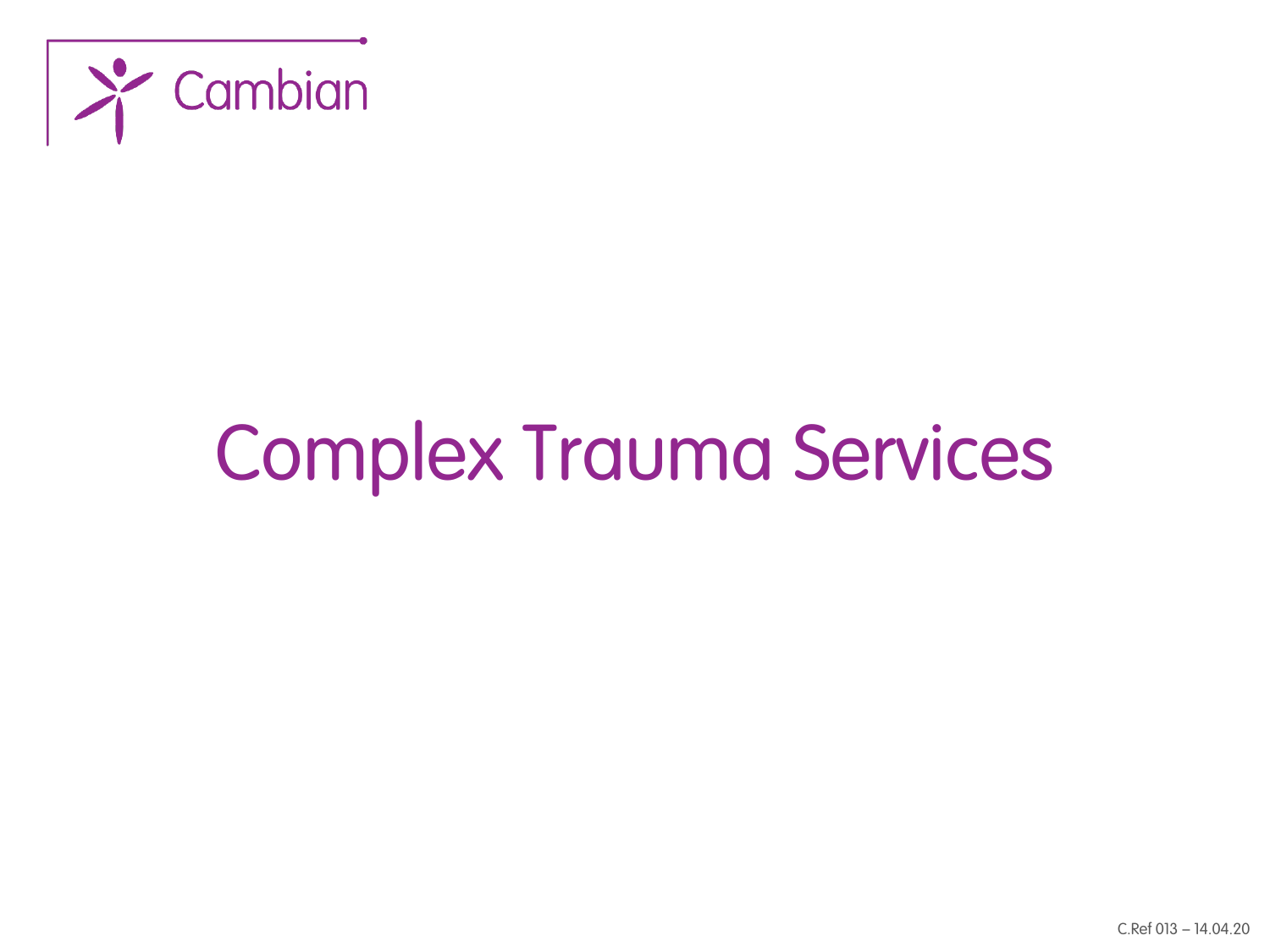#### **Cambian Complex Trauma Services**

**We aim to address the immediate and long term consequences of children's exposure to maltreatment and other multifaceted traumatic experiences. Exposure that results in a loss of core capacities for self-regulation and interpersonal relatedness.**

**Children in our services have typically suffered more than seven of the following "Adverse Childhood Experiences"**

- Physical Abuse
- **Sexual Abuse**
- Emotional Abuse
- Neglect
- Domestic Violence
- Separation Loss of Parent
- Parental Substance Misuse
- Parental Criminality
- Parental Mental Health Problems
- Pet Alert

**The Impact of Complex Trauma**:

- Disrupts the integration of Mind Body – Emotions – A child's social skills
- Projects their trauma onto everything – everything is a threat
- Defence mechanisms are taken over by their trauma
- Disrupts their attachment style, play and exploration, sociability, sexuality

**Cambian Complex Trauma Services support the recovery of children through our integrated care, therapy and education service**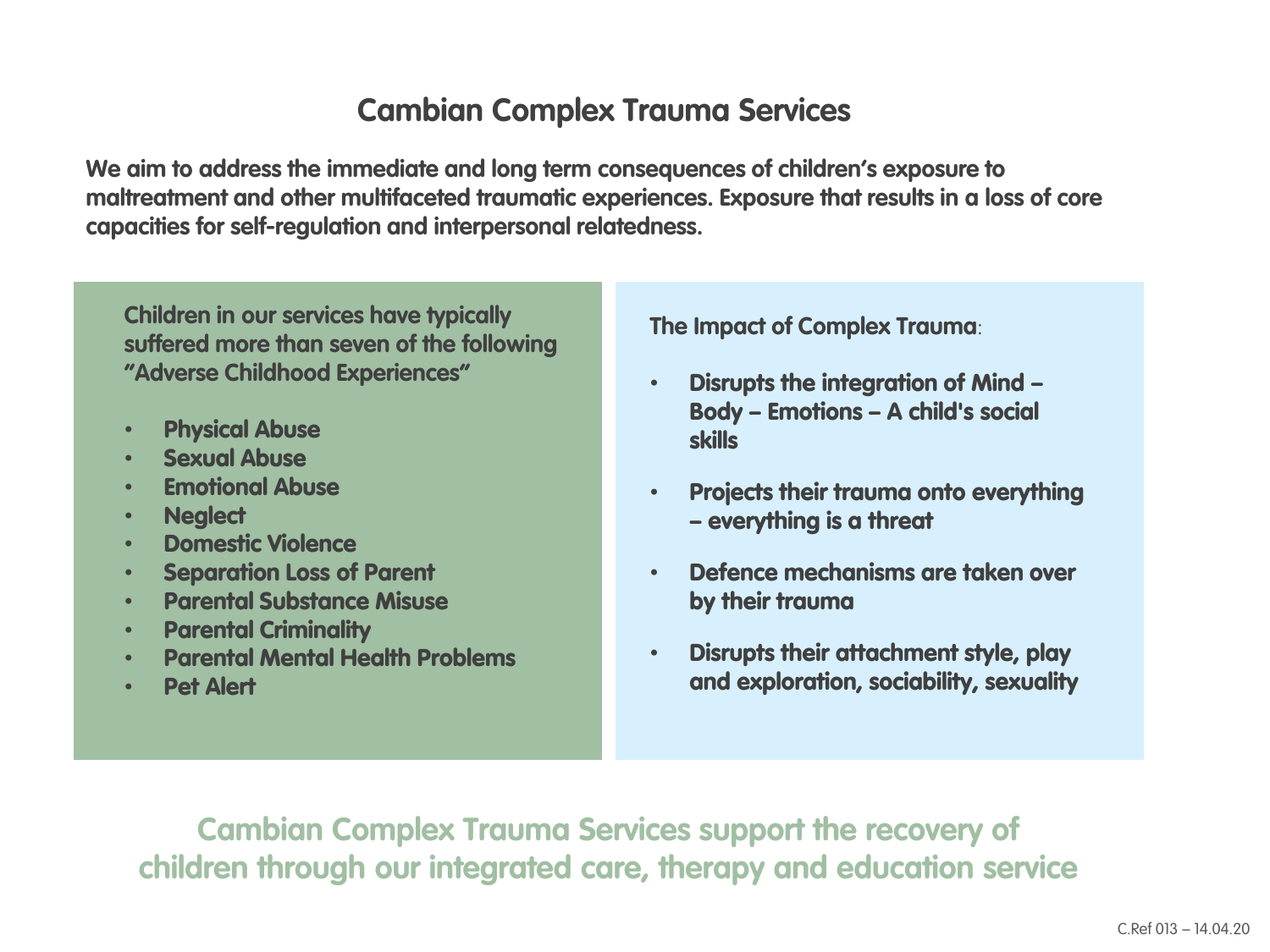#### Our Specialist Residential Therapeutic Children's homes work with children who:

- are typically under 12 years old
- have already experienced significant trauma in their lives
- have difficulty with attachment and the ability to form positive and trusting relationships with adults
- often present as aggressive
- can exhibit inappropriate / problematic sexual behaviours (lack of understanding of appropriate touch, lack of understanding of healthy relationships with adults and peers, lack of understanding of consent)
- may often have a history of foster placement breakdowns

Our specific aim to is to work with these children to stop the cycle of placement breakdowns, to ensure that they have a clear road to recovery with the aim that they can live happy and successful lives back within a family environment.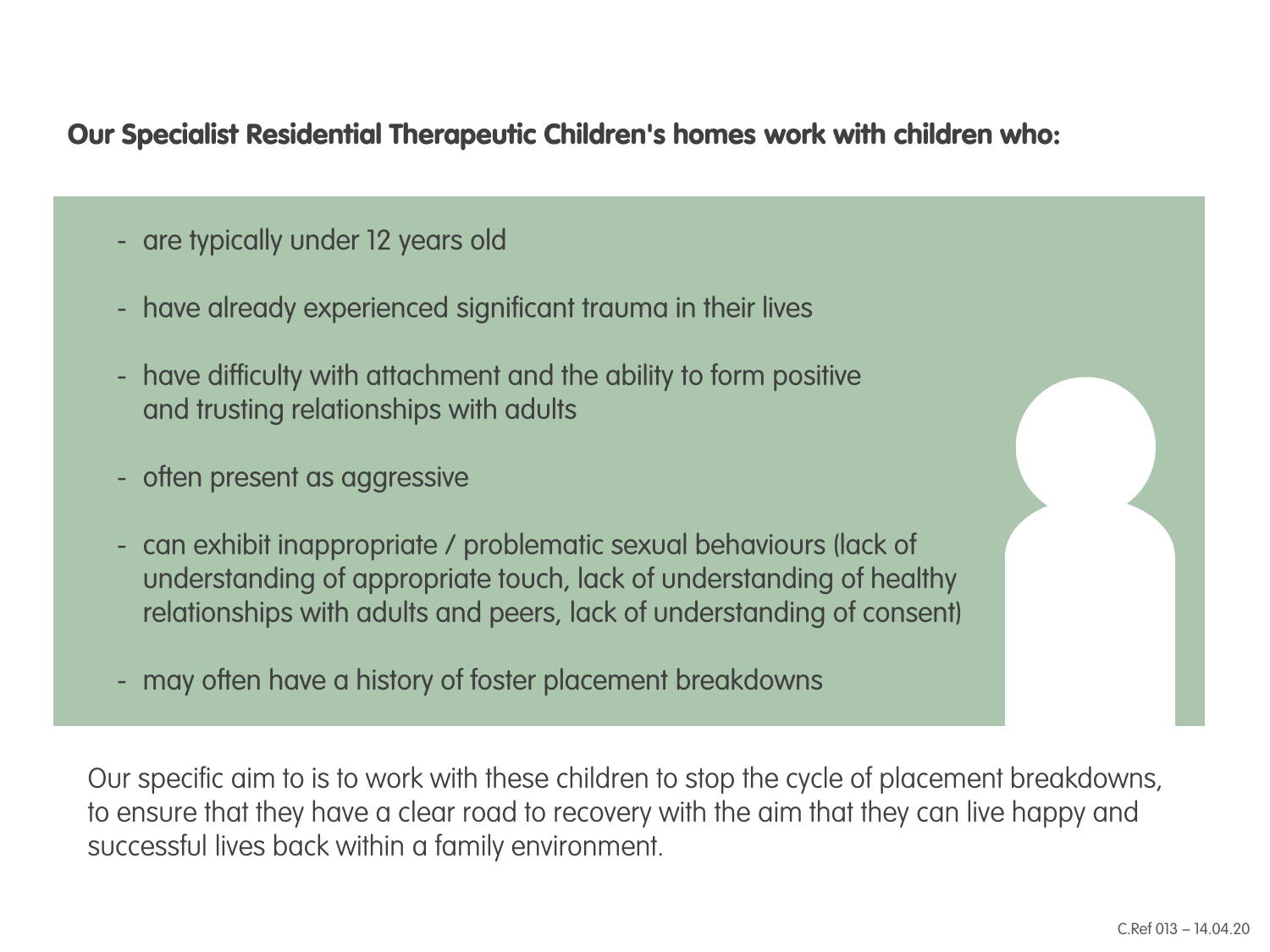# **Why place a child in residential care instead of fostering?**

The children that we care for have often suffered such significant trauma that they can find it increasingly difficult to form positive and trusting relationships with adults. This means that it is very difficult for them to settle and function within a fostering environment.

Many of the children that come to us have often been isolated and research has shown that they can thrive from group living. Our homes create a safe family life environment, which is underpinned by a clear therapeutic framework, supported by highly skilled care and clinical teams, where our children can learn how to form appropriate and positive adult attachments.

Ultimately our aim is see the child progress so that they can safely and positively transition either back to their family or into a foster care placement when the time is right for them to do so, knowing that we have enhanced their lives and that they will go on to have a more positive life experience.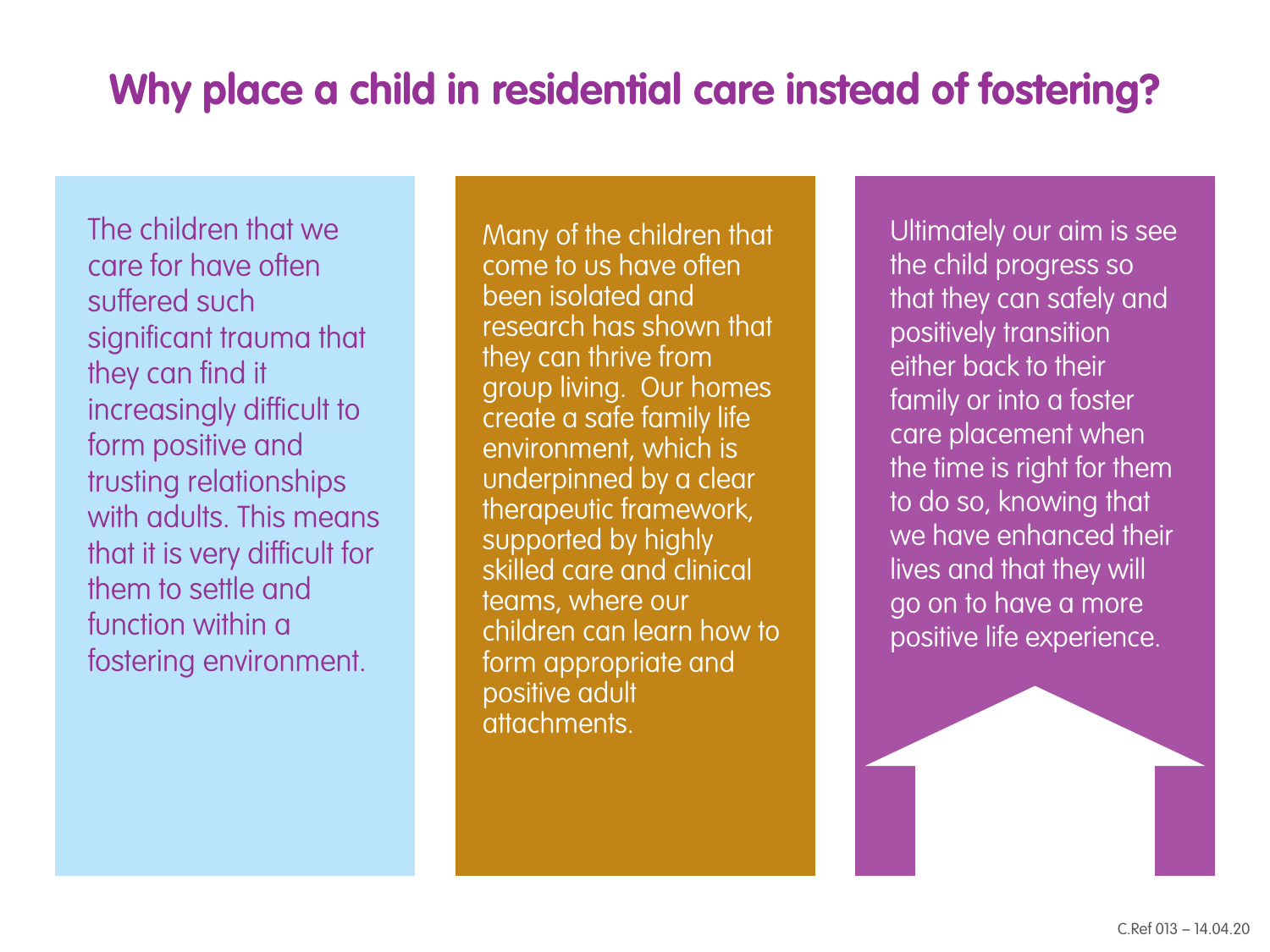### Our Approach

We understand that it will be a traumatic time for a child being away from family and/or their usual surroundings, on top of the trauma they may have already experienced.

Our homes have a sense of family and within this it is natural that children and staff fall into general family roles. The children themselves often form sibling type bonds within the home and it is very inspiring and rewarding to see them develop and progress with a sense of respect and self worth.

We provide a complete therapeutic approach encompassing care, clinical and education services which meet the specific needs of each child.

#### This is achieved with our all inclusive service of three teams:

#### **CARE**

The care team is made up of over 150 staff across our 11 Specialist Residential Care Homes, who are all trained in therapeutic approaches and complex trauma.

# **CLINICAL**

Our holistic therapeutic package is informed and supported by a dedicated clinical team, comprising of Clinical Psychology, Psychotherapy, Art and Drama Therapy, Occupational Therapy and Life Story Work.

# **EDUCATION**

Our education team offer access to Cambian SEMH school's within each locality.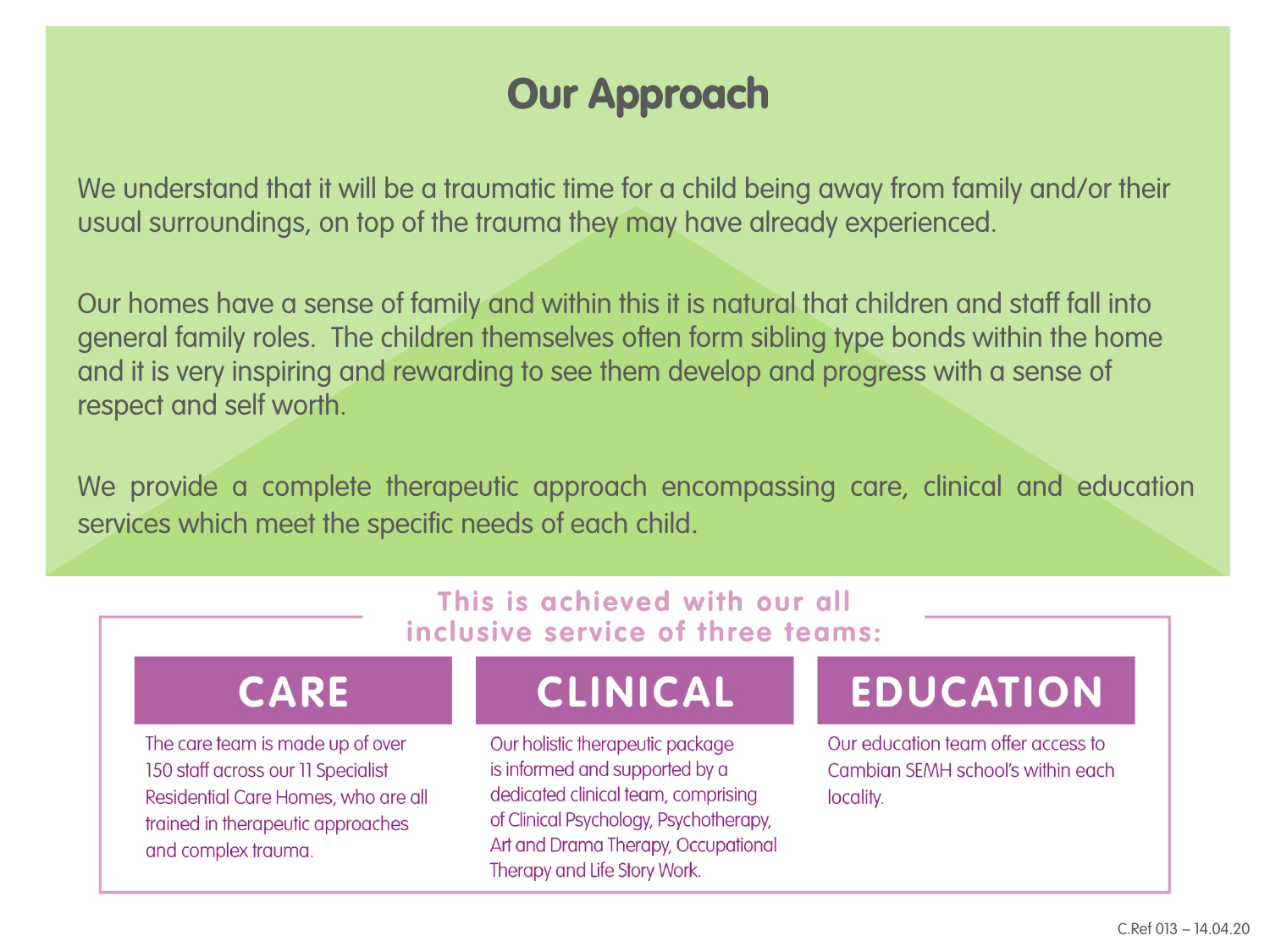### Our Clinical Team

We have a multi-disciplinary team at Cambian which consists of many different practitioners who offer a wide range of skills, all of which are specifically trained to work with children who have experienced trauma.

What makes our team unique is that we offer both direct and indirect work. We believe that every interaction with our children should be therapeutic in nature and all of our clinicians foster this approach. We achieve this through direct training, reflective practise and close collaborative working with the homes managers and wider team to look at each individual and how best to support their needs. We further support the home by providing therapeutic skills to staff which help them in working with the children on a day to day basis.

Direct work is considered following an assessment in order to clarify the individual's therapeutic needs. We are aware that sometimes children are not ready to engage with direct work and we therefore look at more creative ways in which we can provide this therapeutic care. As well as Clinical Psychology we are able to offer direct therapy through our Psychotherapists, Art and Drama Therapists and Occupational Therapists. Our therapists each posses unique skills, which allow us to provide the relevant care of each child.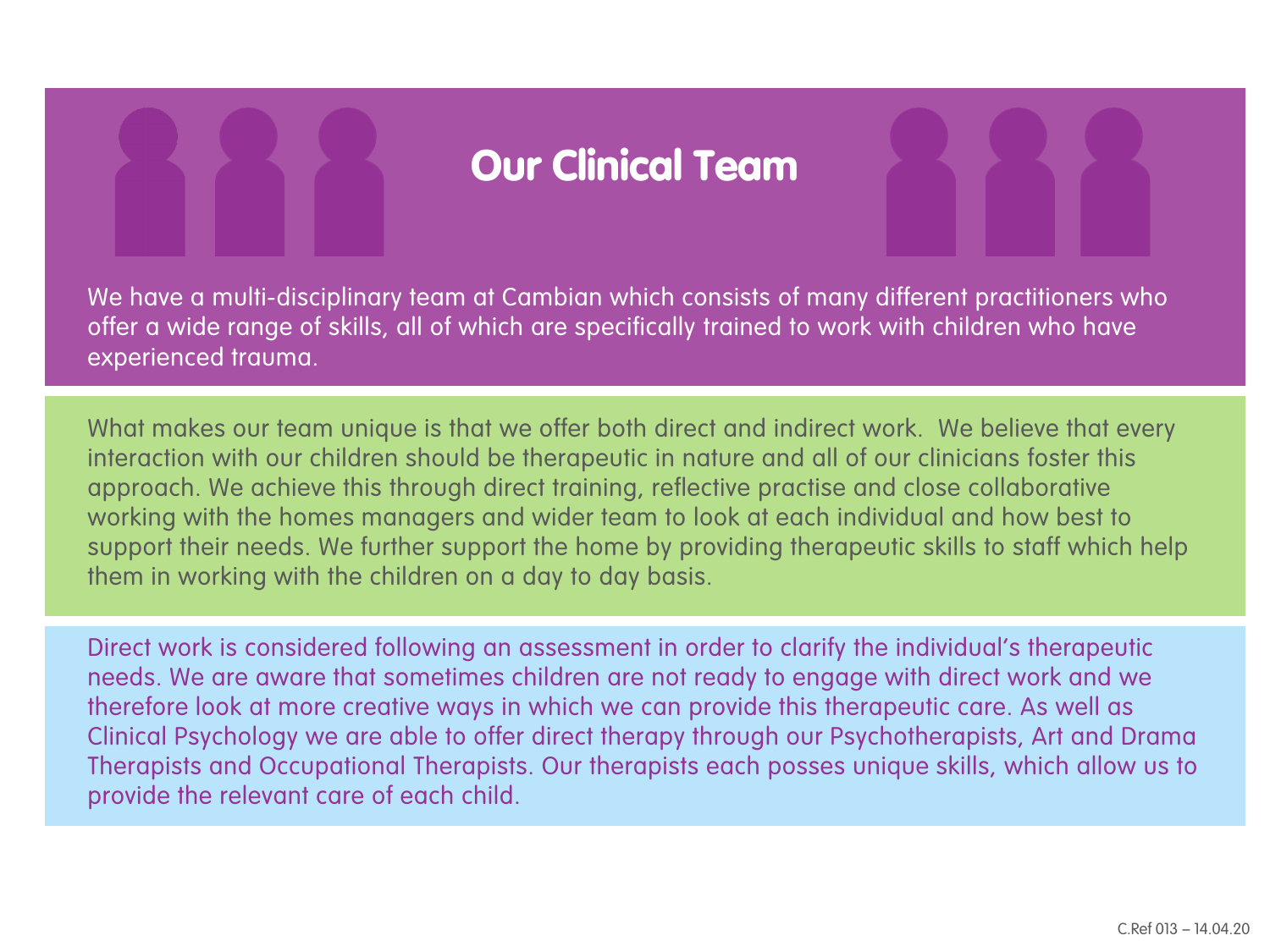# **Training**

We have a strong emphasis on continuous training for our staff including:

#### An introduction in the therapeutic practice

- Attachment theory
- House model of parenting
- STEP Model
- DDP
- PACE
- Play
- Therapeutic Parenting
- Complex Trauma
- Working with children who display inappropriate / problematic Sexual Behaviours (lack of understanding of appropriate touch, lack of understanding of healthy relationships with adults and peers, lack of understanding of consent)
- Understanding Mental Health, Disassociation, Self Harm, Separation and Loss

#### Reflective Practice

- Facilitated opportunities to understand improve practice from daily experiences
- Learning how to put working with trauma into practise
- Reflective practise and emotional regulation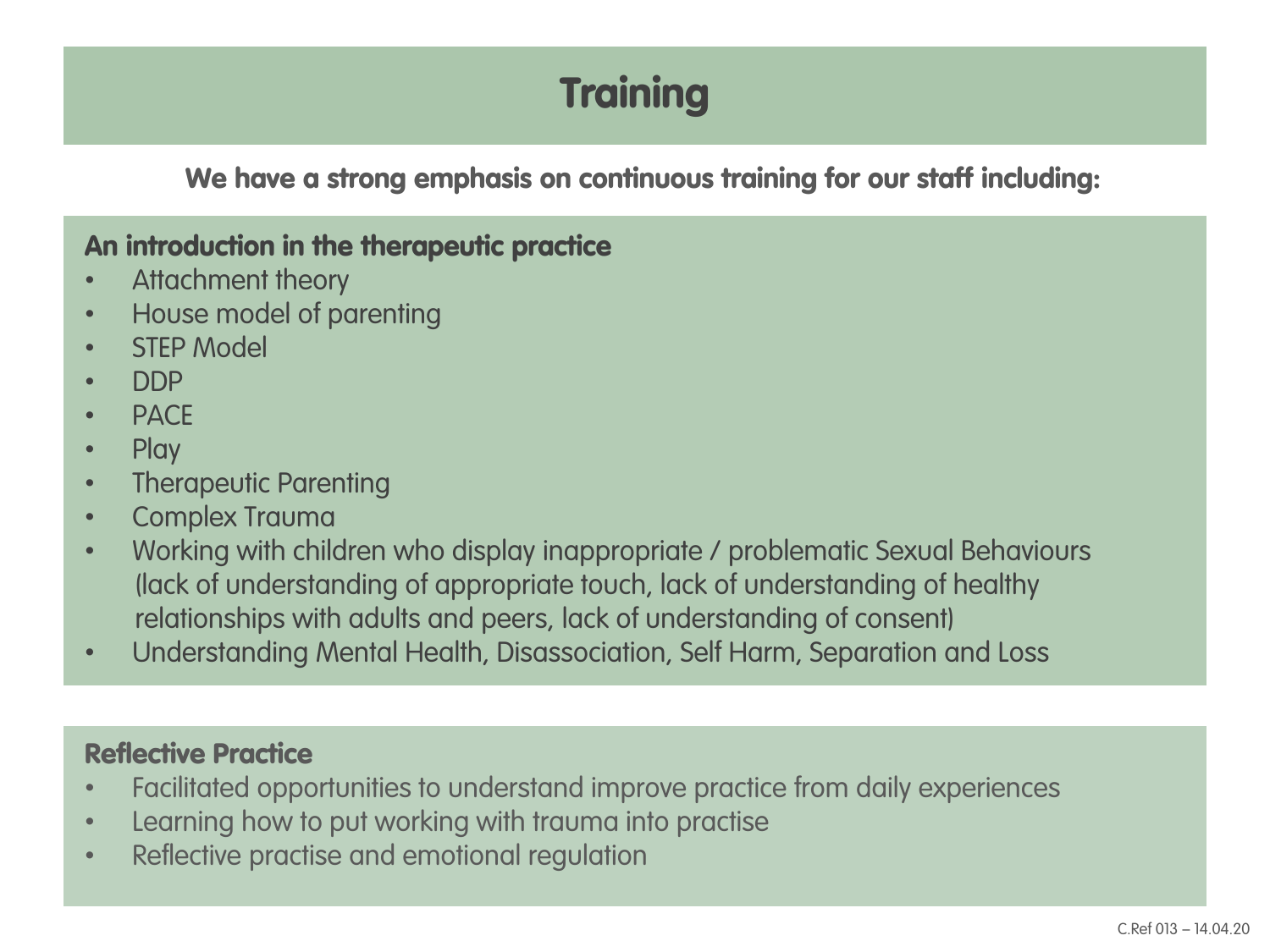### Our Therapeutic Model

We provide a complete therapeutic approach encompassing care, clinical and education services which meet the specific needs of each child.

All of the work carried out in our service is based on our therapeutic approach known as the STEP Framework (this framework aims to be Sensory Supportive, Totally Inclusive and Enabling to facilitate personal positive Progression).

The STEP Framework recognises and encompasses 4 key domains: **Social, Educational, Emotional and Psychological**, within three specific phases that each child will go through.

These phases are:

Stabilisation Typically up to three month timing, no 'direct' therapy, the child familiarises themselves with their new home.

Strengthening Focus on the child learning new skills and addressing their individual needs.

Transition When the child is prepared to move on to their next placement.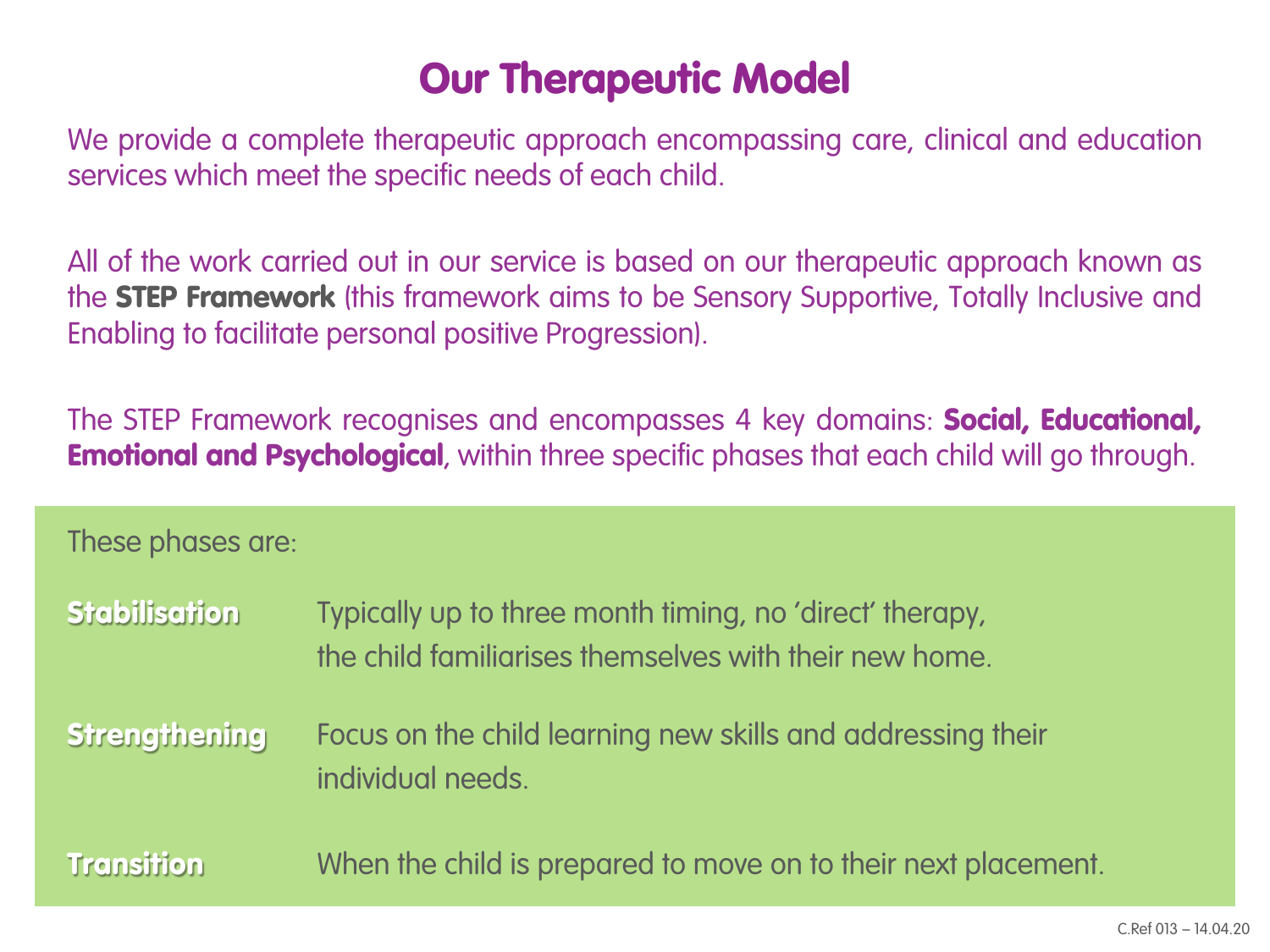

timing, no 'direct' therapy, the child familiarises themselves with their new home

new skills and addressing their individual needs

to move on to their next placement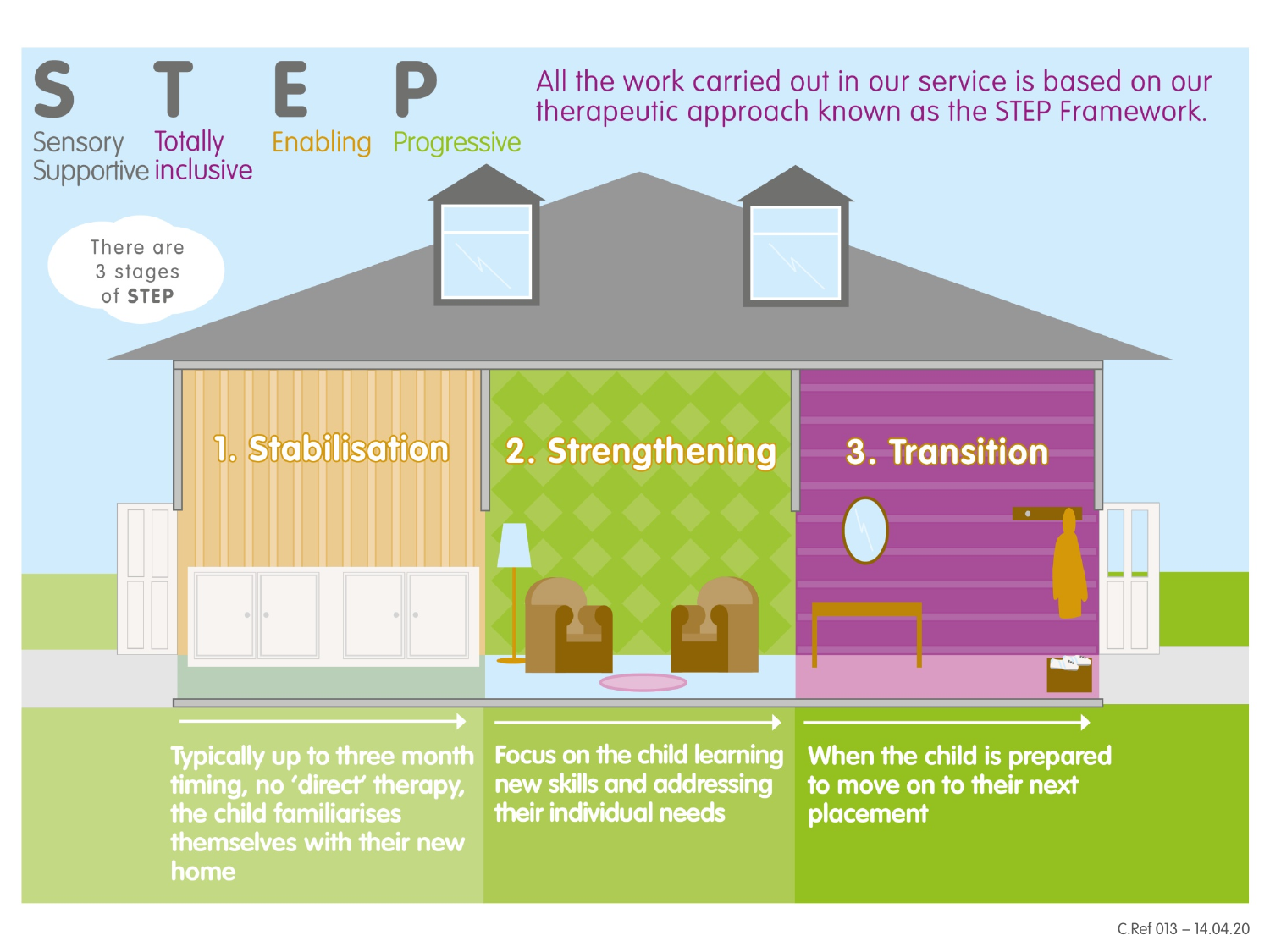### Our STEP approach is used to ensure each home is:

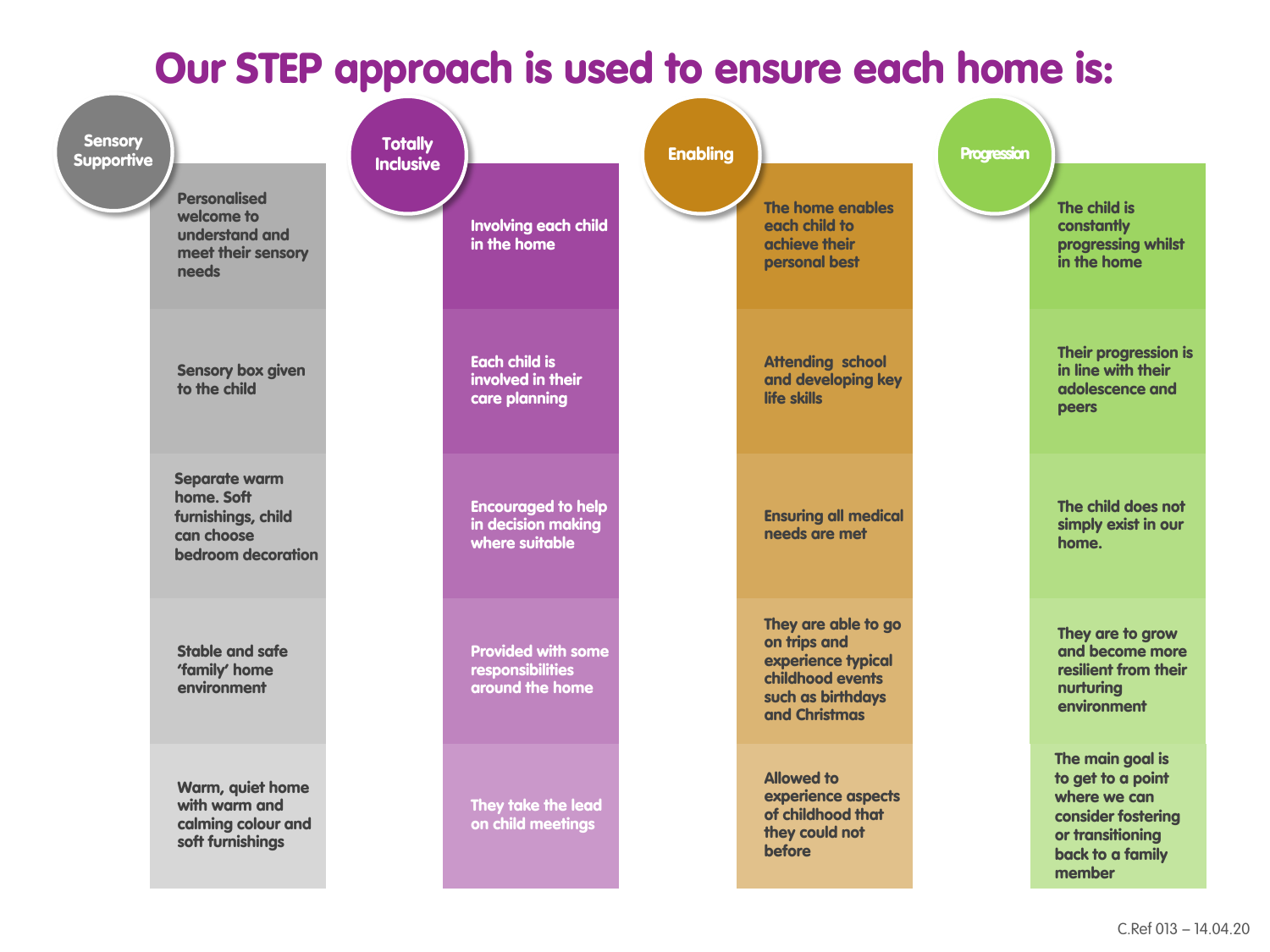### Focussing on progression in 4 domains

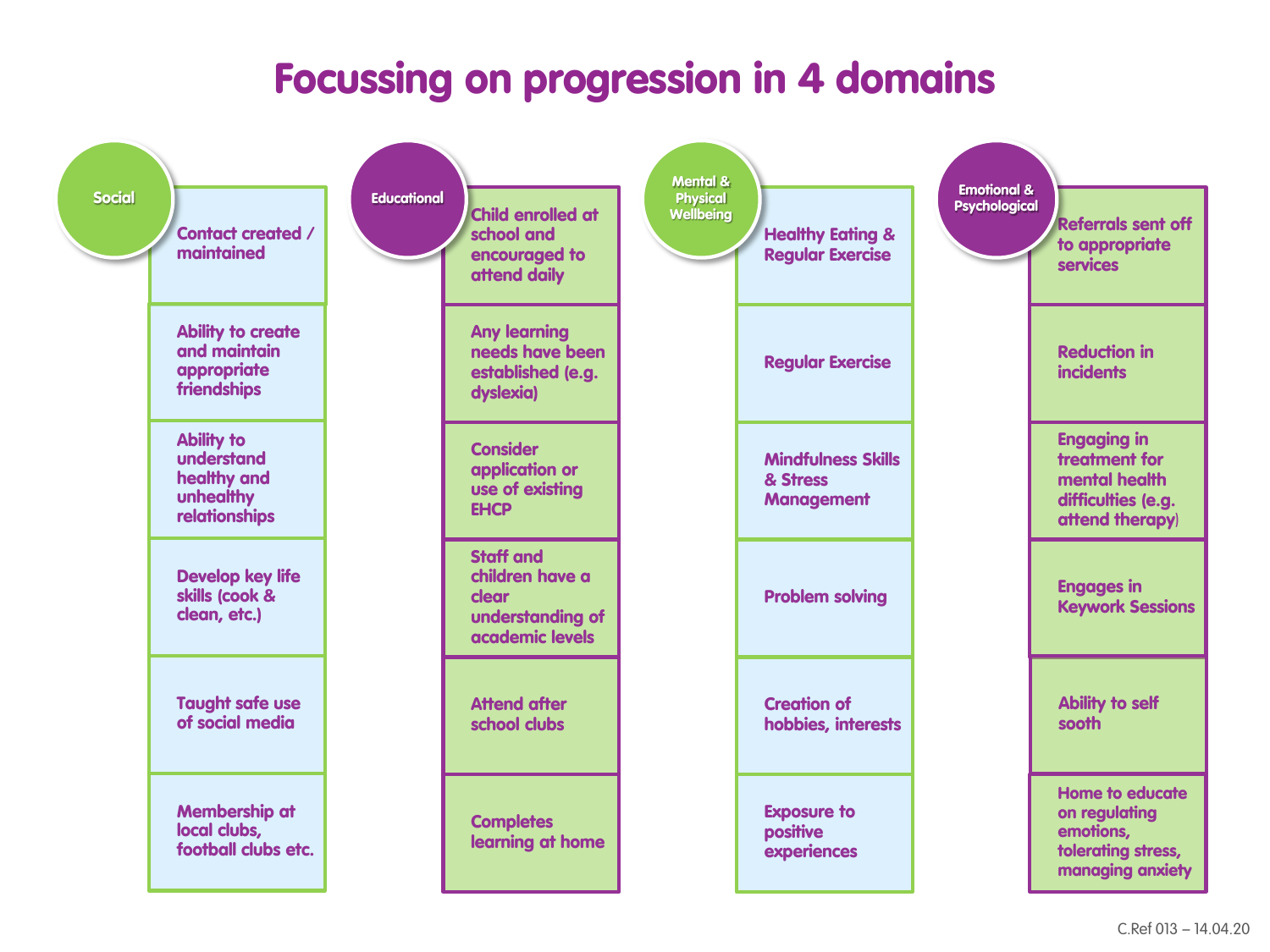# Through a series of stages…

|                                            | <b>Stabilisation</b>                                                                                                 | <b>Strengthening</b>                                                                                                                                            | <b>Transition</b>                                                                                                  |
|--------------------------------------------|----------------------------------------------------------------------------------------------------------------------|-----------------------------------------------------------------------------------------------------------------------------------------------------------------|--------------------------------------------------------------------------------------------------------------------|
| Social and<br>Functional                   | Orientation to boundaries,<br>relationships, expectations<br>of the house                                            | Work on boundaries, safe<br>and positive relationships,<br>communication and social<br>skills, life skills                                                      | Independence in managing<br>safe relationships and<br>life skills                                                  |
| <b>Emotional and</b><br>Psychological      | Understanding the life<br>history, understanding the<br>risk, understanding the<br>needs for staff and child         | Working with risk, working with<br>emotional management<br>(resilience, self-regulation, self-<br>soothing), processing trauma and<br>attachment if appropriate | Self management of risk<br>and emotions                                                                            |
| <b>Education</b>                           | Initial engagement with<br>education and PEP                                                                         | Help engage, achieve and<br>participate in<br>education/25 hours                                                                                                | Transition positively to next<br>educational placement                                                             |
| <b>Mental and</b><br>Physical<br>Wellbeing | Check in with the GP,<br>If needed with CAMHS,<br>Record any physical and<br>psychiatric diagnosis<br>and medication | Help them understand their<br>diagnosis and health<br>and medication                                                                                            | Working on early warning<br>signs, independence with<br>appointments and<br>medication, relapse<br>prevention plan |